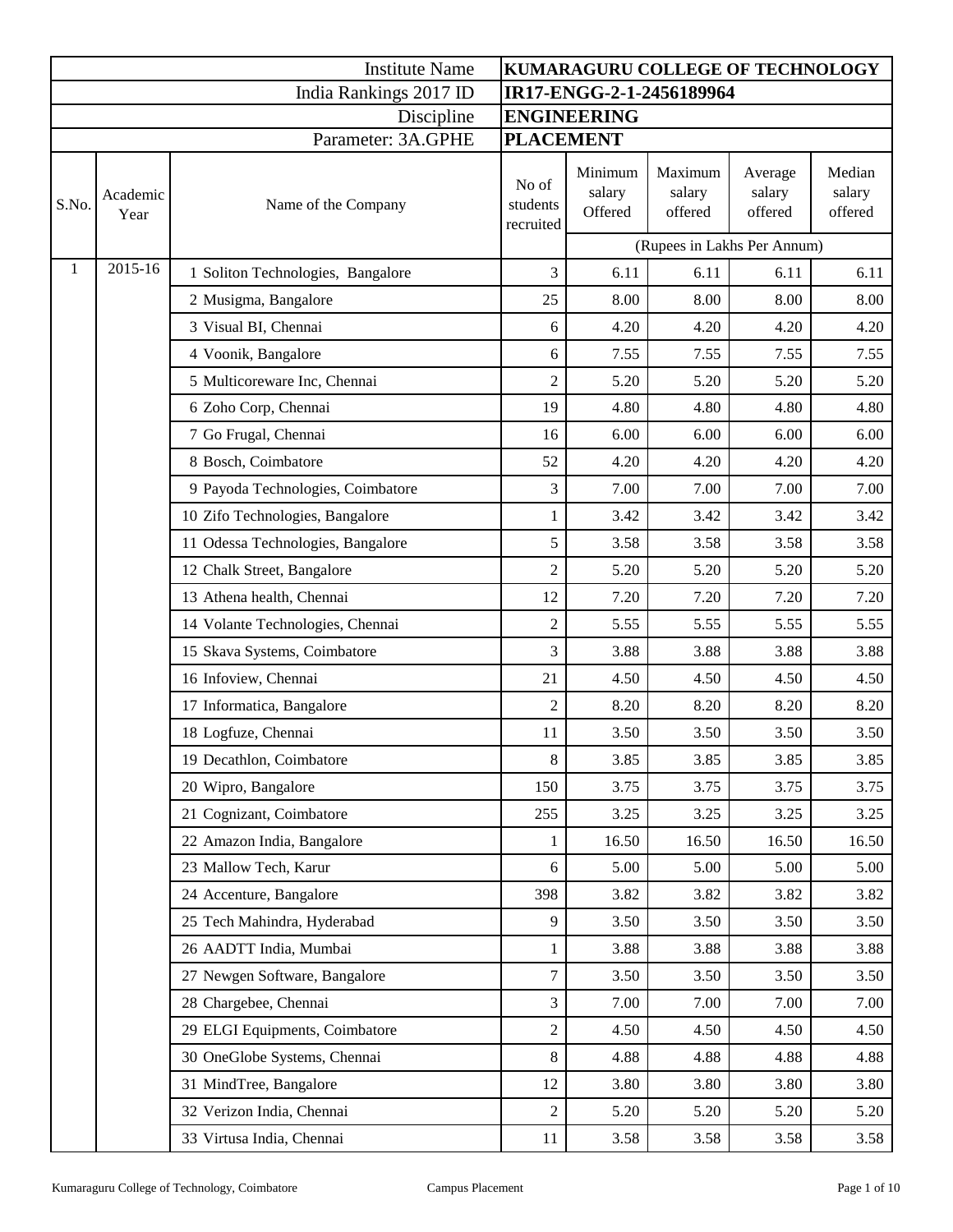| S.No. | Academic<br>Year | Name of the Company                | No of<br>students<br>recruited | Minimum<br>salary<br>Offered | Maximum<br>salary<br>offered | Average<br>salary<br>offered | Median<br>salary<br>offered |
|-------|------------------|------------------------------------|--------------------------------|------------------------------|------------------------------|------------------------------|-----------------------------|
|       |                  |                                    |                                |                              |                              | (Rupees in Lakhs Per Annum)  |                             |
|       | 2015-16          | 34 Asahi India, Gurgaon            | 1                              | 4.80                         | 4.80                         | 4.80                         | 4.80                        |
|       |                  | 35 Capgemini India, Bangalore      | 89                             | 3.35                         | 3.35                         | 3.35                         | 3.35                        |
|       |                  | 36 L&T Infotech, Chennai           | 3                              | 3.80                         | 3.80                         | 3.80                         | 3.80                        |
|       |                  | 37 Polaris Consulting, Chennai     | 14                             | 3.80                         | 3.80                         | 3.80                         | 3.80                        |
|       |                  | 38 IBS India, Trivandrum           | 5                              | 3.36                         | 3.36                         | 3.36                         | 3.36                        |
|       |                  | 39 JusPay, Chennai                 | $\mathbf{2}$                   | 10.00                        | 10.00                        | 10.00                        | 10.00                       |
|       |                  | 40 Huawei Technologies, Bangalore  | 6                              | 7.80                         | 7.80                         | 7.80                         | 7.80                        |
|       |                  | 41 Citrisys Solutions, Chennai     | 3                              | 3.50                         | 3.50                         | 3.50                         | 3.50                        |
|       |                  | 42 Software AG, Bangalore          | $\mathbf{2}$                   | 4.80                         | 4.80                         | 4.80                         | 4.80                        |
|       |                  | 43 CGVAK Software, Coimbatore      | $\overline{2}$                 | 3.00                         | 3.00                         | 3.00                         | 3.00                        |
|       |                  | 44 Commvault Systems, Chennai      | $\mathbf{2}$                   | 7.50                         | 7.50                         | 7.50                         | 7.50                        |
|       |                  | 45 Thyrocare, Bangalore            | $\overline{2}$                 | 3.54                         | 3.54                         | 3.54                         | 3.54                        |
|       |                  | 46 Jay Jay Mills, Tirupur          | 9                              | 3.80                         | 3.80                         | 3.80                         | 3.80                        |
|       |                  | 47 Aspire Systems, Chennai         | $\mathfrak{2}$                 | 4.55                         | 4.55                         | 4.55                         | 4.55                        |
|       |                  | 48 Nikita Constructions, CBE       | $\boldsymbol{2}$               | 3.80                         | 3.80                         | 3.80                         | 3.80                        |
|       |                  | 49 ACC Cements, CBE                | 4                              | 2.78                         | 2.78                         | 2.78                         | 2.78                        |
|       |                  | 50 SAP Labs, Bangalore             | 6                              | 10.00                        | 10.00                        | 10.00                        | 10.00                       |
|       |                  | 51 iClynic, Bangalore              | 4                              | 3.58                         | 3.58                         | 3.58                         | 3.58                        |
|       |                  | 52 Placement Season, Coimbatore    | 5                              | 3.55                         | 3.55                         | 3.55                         | 3.55                        |
|       |                  | 53 Data Patterns India, Chennai    | 4                              | 3.80                         | 3.80                         | 3.80                         | 3.80                        |
|       |                  | 54 LMW, Coimbatore                 | 5                              | 3.45                         | 3.45                         | 3.45                         | 3.45                        |
|       |                  | 55 Fractal Analytics, Bangalore    | $\mathfrak{2}$                 | 7.50                         | 7.50                         | 7.50                         | 7.50                        |
|       |                  | 56 Multivsion, Chennai             | $\mathbf{2}$                   | 3.25                         | 3.25                         | 3.25                         | 3.25                        |
|       |                  | 57 Cotton Concepts, Tirupur        | $\overline{4}$                 | 3.80                         | 3.80                         | 3.80                         | 3.80                        |
|       |                  | 58 Avnet India, Bangalore          | 6                              | 6.50                         | 6.50                         | 6.50                         | 6.50                        |
|       |                  | 59 Oxylane Group, Chennai          | $\mathfrak{Z}$                 | 4.25                         | 4.25                         | 4.25                         | 4.25                        |
|       |                  | 60 CADeploy Engineering, Hyderabad | $\overline{2}$                 | 2.60                         | 2.60                         | 2.60                         | 2.60                        |
|       |                  | 61 Maysoft India, Chennai          | $\boldsymbol{2}$               | 3.20                         | 3.20                         | 3.20                         | 3.20                        |
|       |                  | 62 NY Systems, Cochin              | $\mathfrak{Z}$                 | 3.80                         | 3.80                         | 3.80                         | 3.80                        |
|       |                  | 63 HP India, Bangalore             | 5                              | 4.20                         | 4.20                         | 4.20                         | 4.20                        |
|       |                  | 64 V-Marsh, Mumbai                 | $\overline{2}$                 | 3.85                         | 3.85                         | 3.85                         | 3.85                        |
|       |                  | 65 Must Garments, Dhaka            | 3                              | 5.90                         | 5.90                         | 5.90                         | 5.90                        |
|       |                  | 66 Greatwest Global, Bangalore     | 5                              | 4.50                         | 4.50                         | 4.50                         | 4.50                        |
|       |                  | 67 Sify Corp, Chennai              | 3                              | 3.80                         | 3.80                         | 3.80                         | 3.80                        |
|       |                  | 68 Upper Edge, Coimbatore          | $\sqrt{2}$                     | 3.25                         | 3.25                         | 3.25                         | 3.25                        |
|       |                  | 69 Torry Harris, Bangalore         | 5                              | 3.25                         | 3.25                         | 3.25                         | 3.25                        |
|       |                  | 70 Owler Inc, Coimbatore           | $\sqrt{2}$                     | 4.55                         | 4.55                         | 4.55                         | 4.55                        |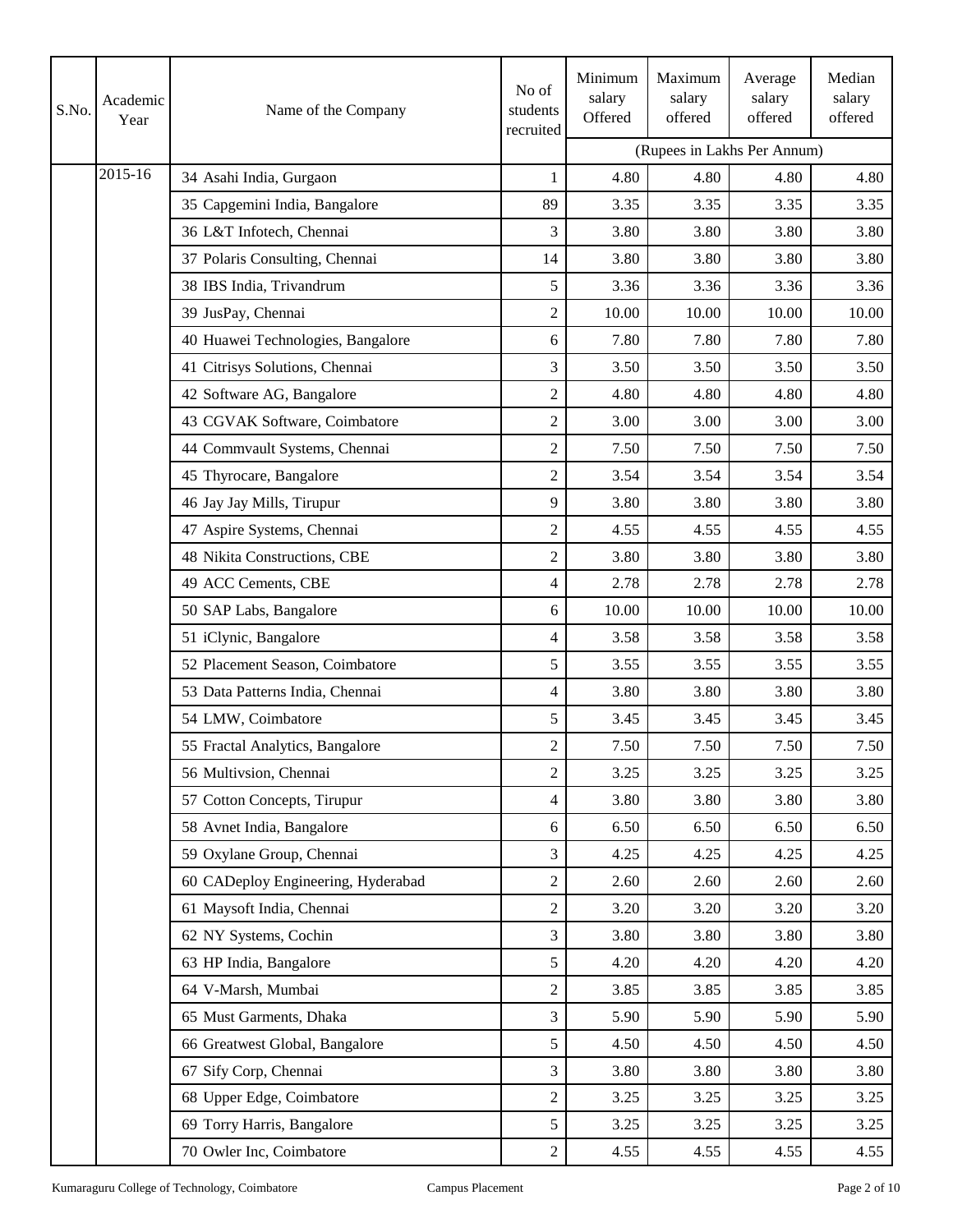| S.No. | Academic<br>Year | Name of the Company                 | No of<br>students<br>recruited | Minimum<br>salary<br>Offered | Maximum<br>salary<br>offered | Average<br>salary<br>offered | Median<br>salary<br>offered |
|-------|------------------|-------------------------------------|--------------------------------|------------------------------|------------------------------|------------------------------|-----------------------------|
|       |                  |                                     |                                |                              |                              | (Rupees in Lakhs Per Annum)  |                             |
|       | 2015-16          | 71 Tessolve India, Bangalore        | $\mathbf{2}$                   | 3.80                         | 3.80                         | 3.80                         | 3.80                        |
|       |                  | 72 RSJ Inspection, Bangalore        | 3                              | 3.20                         | 3.20                         | 3.20                         | 3.20                        |
|       |                  | 73 Squash Apps, Coimbatore          | $\mathfrak{2}$                 | 2.88                         | 2.88                         | 2.88                         | 2.88                        |
|       |                  | 74 Kalycito Embedded, Coimbatore    | $\overline{2}$                 | 3.21                         | 3.21                         | 3.21                         | 3.21                        |
|       |                  | 75 Kitex Garments, Cochin           | L.                             | 3.20                         | 3.20                         | 3.20                         | 3.20                        |
|       |                  | 76 CSS Corp, Chennai                | $\mathfrak{2}$                 | 4.11                         | 4.11                         | 4.11                         | 4.11                        |
|       |                  | 77 Caliber Embedded, Bangalore      | $\overline{2}$                 | 3.80                         | 3.80                         | 3.80                         | 3.80                        |
|       |                  | 78 Federal infotech, Coimbatore     | 5                              | 3.80                         | 3.80                         | 3.80                         | 3.80                        |
|       |                  | 79 Best Garments, Tirupur           | 3                              | 3.80                         | 3.80                         | 3.80                         | 3.80                        |
|       |                  | 80 TATA Digital Health, Bangalore   | $\overline{4}$                 | 8.20                         | 8.20                         | 8.20                         | 8.20                        |
|       |                  | 81 Greeno Tech, Coimbatore          | 3                              | 3.25                         | 3.25                         | 3.25                         | 3.25                        |
|       |                  | 82 Christy Group, Erode             | 16                             | 3.80                         | 3.80                         | 3.80                         | 3.80                        |
|       |                  | 83 VWR Labs, Coimbatore             | 5                              | 3.22                         | 3.22                         | 3.22                         | 3.22                        |
|       |                  | 84 Embed UR, Chennai                | 6                              | 5.50                         | 5.50                         | 5.50                         | 5.50                        |
|       |                  | 85 Brakes India, Chennai            | $\mathbf{2}$                   | 4.25                         | 4.25                         | 4.25                         | 4.25                        |
|       |                  | 86 JVS Exports, Madurai             | 1                              | 2.78                         | 2.78                         | 2.78                         | 2.78                        |
|       |                  | 87 Manhattan Associates, Bangalore  | $\overline{\phantom{0}}$       | 5.60                         | 5.60                         | 5.60                         | 5.60                        |
|       |                  | 88 GTN Engineering, Bangalore       | $\overline{4}$                 | 3.25                         | 3.25                         | 3.25                         | 3.25                        |
|       |                  | 89 Caliber Interconnect, Coimbatore |                                | 2.78                         | 2.78                         | 2.78                         | 2.78                        |
|       |                  | 90 Muratec Machinery, Coimbatore    | 1                              | 3.20                         | 3.20                         | 3.20                         | 3.20                        |
|       |                  | 91 Nippon Seiki, Chennai            | $\overline{2}$                 | 3.54                         | 3.54                         | 3.54                         | 3.54                        |
|       |                  | 92 TATA Advanced Systems, HYD       | $\overline{2}$                 | 5.25                         | 5.25                         | 5.25                         | 5.25                        |
|       |                  | 93 Advanced Clothing, Coimbatore    | $\overline{4}$                 | 2.75                         | 2.75                         | 2.75                         | 2.75                        |
|       |                  | 94 Ahill Exports, Tirupur           | $\tau$                         | 3.80                         | 3.80                         | 3.80                         | 3.80                        |
|       |                  | 95 eLitumus Consulting, Bangalore   | ÷,                             | 3.25                         | 3.25                         | 3.25                         | 3.25                        |
|       |                  | 96 Techruit, Chennai                | $\overline{\phantom{0}}$       | 3.25                         | 3.25                         | 3.25                         | 3.25                        |
|       |                  | 97 L&T Construction, Chennai        | $\overline{\phantom{0}}$       | 4.25                         | 4.25                         | 4.25                         | 4.25                        |
|       |                  | 98 HP Enterprise, Bangalore         | $\boldsymbol{2}$               | 4.25                         | 4.25                         | 4.25                         | 4.25                        |
|       |                  | 99 UniTech Transfer, Germany        | 6                              | 23.00                        | 23.00                        | 23.00                        | 23.00                       |
|       |                  | 100 Sanmar India, Chennai           |                                | 4.00                         | 4.00                         | 4.00                         | 4.00                        |
|       |                  | 101 Telestratum Networks, Bangalore | ÷,                             | 5.00                         | 5.00                         | 5.00                         | 5.00                        |
|       |                  | 102 EDS Technologies, Bangalore     | ÷,                             | 3.75                         | 3.75                         | 3.75                         | 3.75                        |
|       |                  | 103 Huawei Technologies, Bangalore  | ÷,                             | 7.80                         | 7.80                         | 7.80                         | 7.80                        |
|       |                  | 104 Informatica, Bangalore          | $\overline{a}$                 | 8.20                         | 8.20                         | 8.20                         | 8.20                        |
|       |                  | 105 Page Industries(Jockey)         | ÷,                             | 3.80                         | 3.80                         | 3.80                         | 3.80                        |
|       |                  | 106 Kaspon Tech works Pvt. Ltd.,    | $\overline{4}$                 | 3.80                         | 3.80                         | 3.80                         | 3.80                        |
|       |                  | 107 Jagan Research Associates(JRA)  | $\overline{2}$                 | 5.00                         | 5.00                         | 5.00                         | 5.00                        |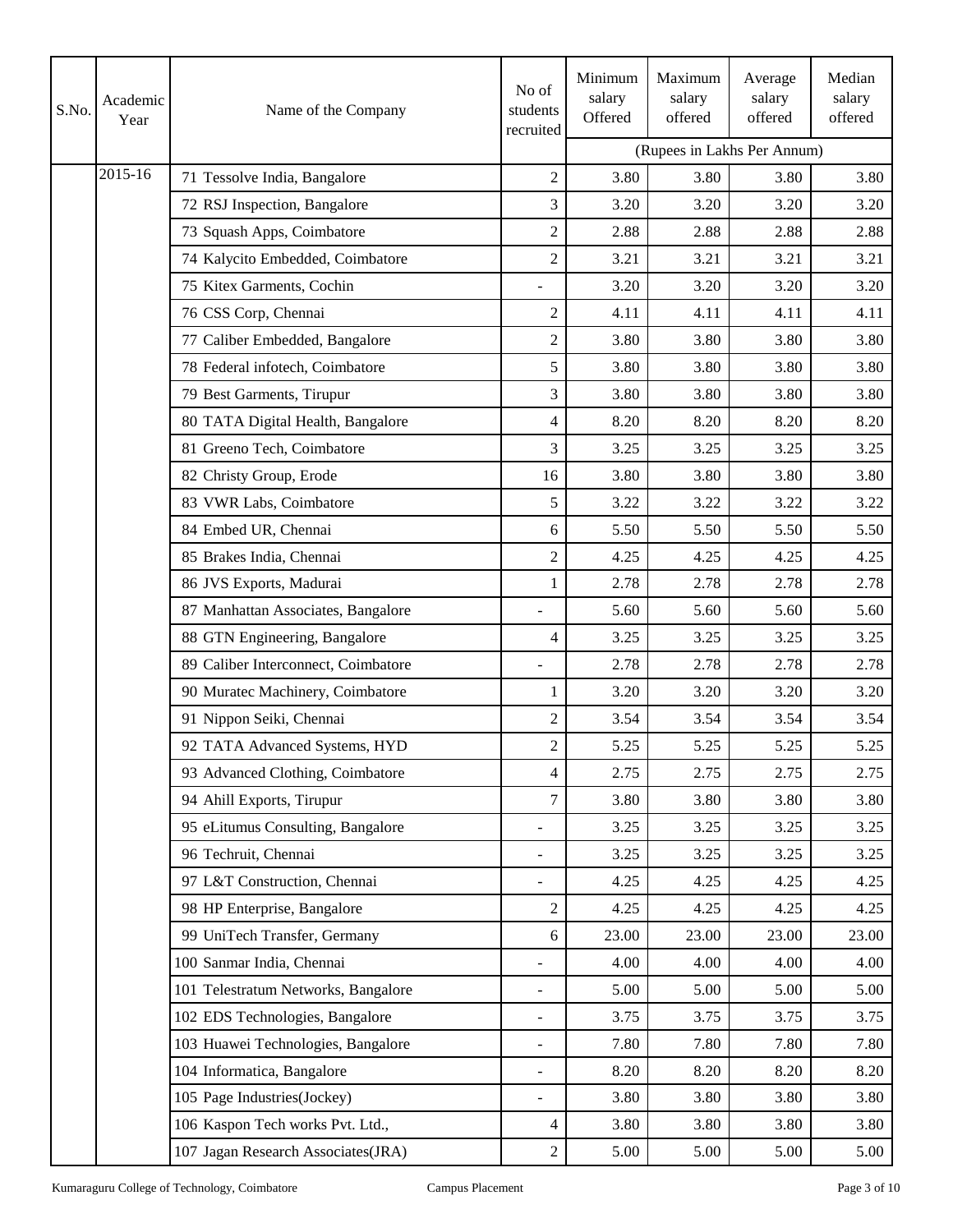| S.No.          | Academic<br>Year | Name of the Company                       | No of<br>students<br>recruited | Minimum<br>salary<br>Offered | Maximum<br>salary<br>offered | Average<br>salary<br>offered | Median<br>salary<br>offered |
|----------------|------------------|-------------------------------------------|--------------------------------|------------------------------|------------------------------|------------------------------|-----------------------------|
|                |                  |                                           |                                |                              |                              | (Rupees in Lakhs Per Annum)  |                             |
|                | 2015-16          | 108 Syrematech                            | $\overline{\phantom{a}}$       | 3.00                         | 3.00                         | 3.00                         | 3.00                        |
|                |                  | 109 Value Labs-Hyderabad                  |                                | 3.70                         | 3.70                         | 3.70                         | 3.70                        |
|                |                  | 110 CADeploy-ME(struct)                   | ÷,                             | 3.70                         | 3.70                         | 3.70                         | 3.70                        |
|                |                  | 111 Delphi TVS-chennai                    | 7                              | 4.50                         | 4.50                         | 4.50                         | 4.50                        |
|                |                  | 112 Fresh Desk                            | 1                              | 4.50                         | 4.50                         | 4.50                         | 4.50                        |
|                |                  | 113 Media dot net                         |                                | 5.20                         | 5.20                         | 5.20                         | 5.20                        |
|                |                  | 114 Powerup Cloud                         | $\overline{a}$                 | 3.60                         | 3.60                         | 3.60                         | 3.60                        |
|                |                  | 115 Mehala Machines                       |                                | 3.70                         | 3.70                         | 3.70                         | 3.70                        |
|                |                  | 116 Hi-Tech Calibaration services-chennai | $\overline{c}$                 | 3.70                         | 3.70                         | 3.70                         | 3.70                        |
|                |                  | 117 KIROLOSKAR ELECTRICAL                 | $\overline{2}$                 | 3.50                         | 3.50                         | 3.50                         | 3.50                        |
|                |                  | 118 Carona Apparaels                      | 5                              | 3.70                         | 3.70                         | 3.70                         | 3.70                        |
|                |                  | 119 Intertech Testing - thriupur          | 5                              | 3.70                         | 3.70                         | 3.70                         | 3.70                        |
|                |                  | 120 Anugraha fashions - Thirupur          | $\overline{2}$                 | 3.70                         | 3.70                         | 3.70                         | 3.70                        |
|                |                  | 121 L&W construction-Banglaore            | 9                              | 3.60                         | 3.60                         | 3.60                         | 3.60                        |
|                |                  | 122 Sinetech-Coimbatore                   | 1                              | 3.70                         | 3.70                         | 3.70                         | 3.70                        |
|                |                  | 123 Cameron-Coimbatore                    | $\mathfrak{2}$                 | 4.50                         | 4.50                         | 4.50                         | 4.50                        |
|                |                  | 124 Emrill-Dubai                          | $\mathfrak{2}$                 | 6.00                         | 6.00                         | 6.00                         | 6.00                        |
|                |                  | 125 Ventura Omnitech-Coimbatore           | 1                              | 3.70                         | 3.70                         | 3.70                         | 3.70                        |
|                |                  | 126 Sakthi Auto Componenet-Perundurai     | $\overline{2}$                 | 3.70                         | 3.70                         | 3.70                         | 3.70                        |
|                |                  | 127 Keerthi Pumps-Coimbatore              | $\overline{4}$                 | 3.70                         | 3.70                         | 3.70                         | 3.70                        |
|                |                  | 128 Ravilla Aero Space-Coimbatore         | $\overline{2}$                 | 3.80                         | 3.80                         | 3.80                         | 3.80                        |
|                |                  | 129 TVS Logistics                         | $\overline{2}$                 | 3.80                         | 3.80                         | 3.80                         | 3.80                        |
|                |                  | 130 Mark Acquistics                       | $\blacksquare$                 | 3.80                         | 3.80                         | 3.80                         | 3.80                        |
|                |                  | 131 CEI-Chennai                           | $\overline{a}$                 | 3.80                         | 3.80                         | 3.80                         | 3.80                        |
|                |                  | 132 Newgen Software, Bangalore            | 15                             | 4.00                         | 4.00                         | 4.00                         | 4.00                        |
|                |                  | 133 Amphere Vehicles                      | $\overline{a}$                 | 3.80                         | 3.80                         | 3.80                         | 3.80                        |
|                |                  | 134 Episource-Chennai                     | $\overline{\phantom{a}}$       | 3.80                         | 3.80                         | 3.80                         | 3.80                        |
|                |                  | 135 KG Denim-coimbatore                   | $\mathfrak{2}$                 | 3.80                         | 3.80                         | 3.80                         | 3.80                        |
|                |                  | 136 Neotech medical systems, chennai      |                                | 3.80                         | 3.80                         | 3.80                         | 3.80                        |
| $\overline{2}$ | 2014-15          | 1 Soliton Technologies, Bangalore         | $\mathfrak{Z}$                 | 5.88                         | 5.88                         | 5.88                         | 5.88                        |
|                |                  | 2 Musigma, Bangalore                      | 12                             | 7.65                         | 7.65                         | 7.65                         | 7.65                        |
|                |                  | 3 Vembu Technologies, Chennai             | 3                              | 4.89                         | 4.89                         | 4.89                         | 4.89                        |
|                |                  | 4 Bosch, Coimbatore                       | 59                             | 4.20                         | 4.20                         | 4.20                         | 4.20                        |
|                |                  | 5 Odessa Technologies, Bangalore          | 5                              | 3.58                         | 3.58                         | 3.58                         | 3.58                        |
|                |                  | 6 Unmetric Inc, Chennai                   | 6                              | 8.00                         | 8.00                         | 8.00                         | 8.00                        |
|                |                  | 7 Commvault Systems, Chennai              | 1                              | 7.50                         | 7.50                         | 7.50                         | 7.50                        |
|                |                  | 8 Visual BI, Chennai                      | 10                             | 3.88                         | 3.88                         | 3.88                         | 3.88                        |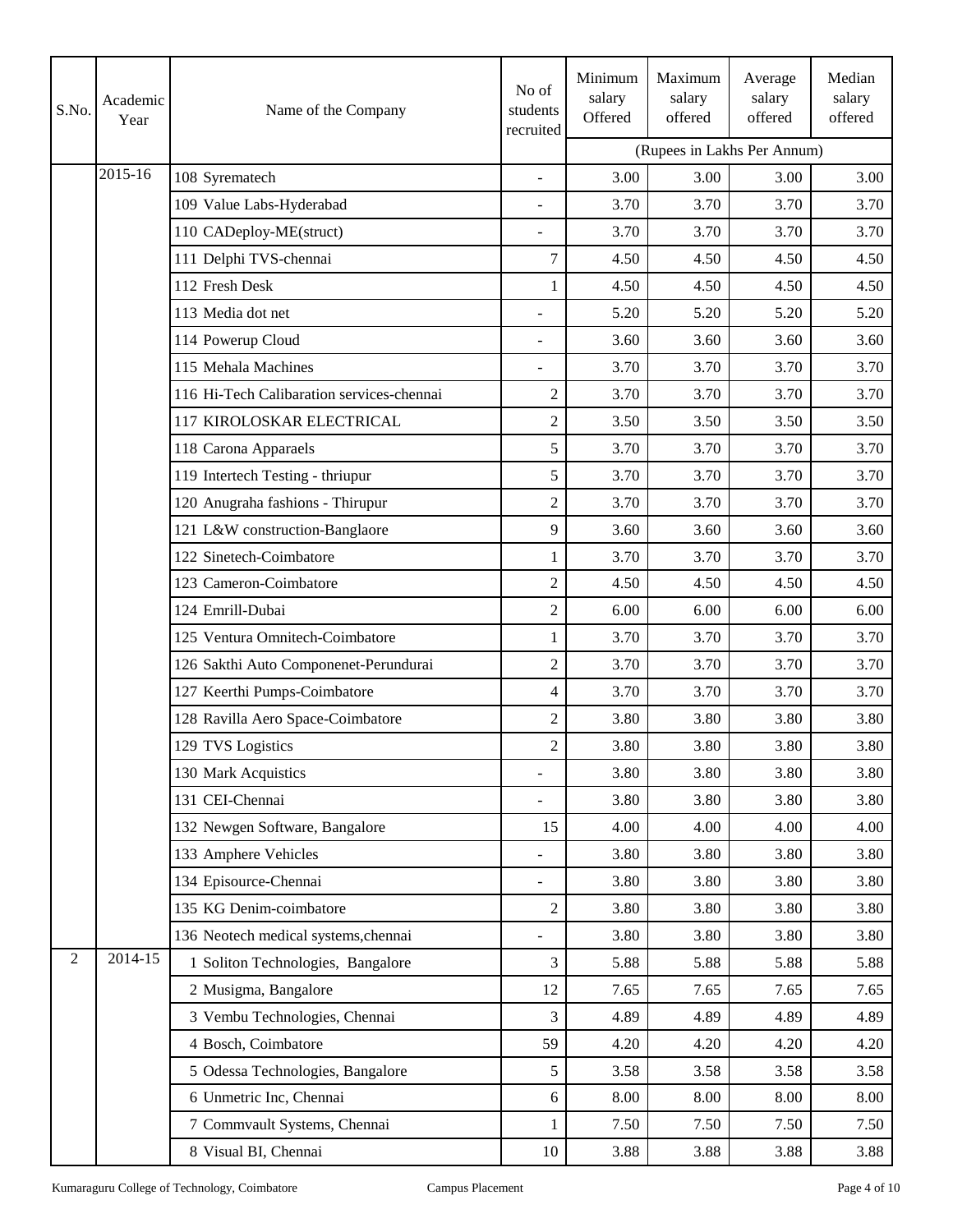| S.No. | Academic<br>Year | Name of the Company                | No of<br>students<br>recruited | Minimum<br>salary<br>Offered | Maximum<br>salary<br>offered | Average<br>salary<br>offered | Median<br>salary<br>offered |  |  |
|-------|------------------|------------------------------------|--------------------------------|------------------------------|------------------------------|------------------------------|-----------------------------|--|--|
|       |                  |                                    |                                | (Rupees in Lakhs Per Annum)  |                              |                              |                             |  |  |
|       | 2014-15          | 9 Indix, Chennai                   | $\mathbf{2}$                   | 6.20                         | 6.20                         | 6.20                         | 6.20                        |  |  |
|       |                  | 10 Amazon India, Bangalore         | $\overline{2}$                 | 13.50                        | 13.50                        | 13.50                        | 13.50                       |  |  |
|       |                  | 11 Zifo Technologies, Bangalore    | $\mathfrak{2}$                 | 2.88                         | 2.88                         | 2.88                         | 2.88                        |  |  |
|       |                  | 12 Multicoreware Inc, Chennai      | $\overline{2}$                 | 5.20                         | 5.20                         | 5.20                         | 5.20                        |  |  |
|       |                  | 13 Skava Systems, Coimbatore       | 6                              | 3.55                         | 3.55                         | 3.55                         | 3.55                        |  |  |
|       |                  | 14 Thriveni Earthmovers, Salem     | 4                              | 3.20                         | 3.20                         | 3.20                         | 3.20                        |  |  |
|       |                  | 15 Asahi India, Gurgaon            | 1                              | 4.80                         | 4.80                         | 4.80                         | 4.80                        |  |  |
|       |                  | 16 Athena health, Chennai          | $\overline{2}$                 | 6.20                         | 6.20                         | 6.20                         | 6.20                        |  |  |
|       |                  | 17 Payoda Technologies, Coimbatore | $\overline{4}$                 | 3.80                         | 3.80                         | 3.80                         | 3.80                        |  |  |
|       |                  | 18 Owler Inc, Coimbatore           | $\overline{2}$                 | 4.00                         | 4.00                         | 4.00                         | 4.00                        |  |  |
|       |                  | 19 Cognizant, Coimbatore           | 250                            | 3.25                         | 3.25                         | 3.25                         | 3.25                        |  |  |
|       |                  | 20 Zoho Corp, Chennai              | 9                              | 4.80                         | 4.80                         | 4.80                         | 4.80                        |  |  |
|       |                  | 21 Accenture, Bangalore            | 326                            | 3.82                         | 3.82                         | 3.82                         | 3.82                        |  |  |
|       |                  | 22 Wipro, Bangalore                | 190                            | 3.75                         | 3.75                         | 3.75                         | 3.75                        |  |  |
|       |                  | 23 Infosys, Bangalore              | 140                            | 3.62                         | 3.62                         | 3.62                         | 3.62                        |  |  |
|       |                  | 24 Tech Mahindra, Hyderabad        | 7                              | 3.50                         | 3.50                         | 3.50                         | 3.50                        |  |  |
|       |                  | 25 Oxylane Group, Chennai          | 1                              | 3.80                         | 3.80                         | 3.80                         | 3.80                        |  |  |
|       |                  | 26 AADTT India, Mumbai             | 1                              | 3.10                         | 3.10                         | 3.10                         | 3.10                        |  |  |
|       |                  | 27 KNG Infratech, Chennai          | 3                              | 3.54                         | 3.54                         | 3.54                         | 3.54                        |  |  |
|       |                  | 28 ELGI Equipments, Coimbatore     | $\overline{2}$                 | 4.50                         | 4.50                         | 4.50                         | 4.50                        |  |  |
|       |                  | 29 Alcatel - Lucent, Bangalore     | $\overline{4}$                 | 6.80                         | 6.80                         | 6.80                         | 6.80                        |  |  |
|       |                  | 30 Cares Renewables,               | $\mathfrak{2}$                 | 3.10                         | 3.10                         | 3.10                         | 3.10                        |  |  |
|       |                  | 31 Ford India, Chennai             | $\tau$                         | 5.88                         | 5.88                         | 5.88                         | 5.88                        |  |  |
|       |                  | 32 HP India, Bangalore             | 33                             | 4.20                         | 4.20                         | 4.20                         | 4.20                        |  |  |
|       |                  | 33 L&T Infotech, Chennai           | 9                              | 3.80                         | 3.80                         | 3.80                         | 3.80                        |  |  |
|       |                  | 34 MindTree, Bangalore             | 26                             | 3.80                         | 3.80                         | 3.80                         | 3.80                        |  |  |
|       |                  | 35 Mphasis, Bangalore              | $\overline{2}$                 | 3.54                         | 3.54                         | 3.54                         | 3.54                        |  |  |
|       |                  | 36 Citrisys Solutions, Chennai     | $\boldsymbol{2}$               | 3.50                         | 3.50                         | 3.50                         | 3.50                        |  |  |
|       |                  | 37 Infomindz, Malaysia             | $\mathfrak{Z}$                 | 6.90                         | 6.90                         | 6.90                         | 6.90                        |  |  |
|       |                  | 38 Newgen Software, Bangalore      | $\mathbf{1}$                   | 3.50                         | 3.50                         | 3.50                         | 3.50                        |  |  |
|       |                  | 39 Verizon India, Chennai          | $\overline{4}$                 | 5.20                         | 5.20                         | 5.20                         | 5.20                        |  |  |
|       |                  | 40 Hidesign, Chennai               | $\tau$                         | 2.89                         | 2.89                         | 2.89                         | 2.89                        |  |  |
|       |                  | 41 Best Garments, Tirupur          | $\sqrt{2}$                     | 3.54                         | 3.54                         | 3.54                         | 3.54                        |  |  |
|       |                  | 42 Aspire Systems, Chennai         | $\overline{2}$                 | 3.31                         | 3.31                         | 3.31                         | 3.31                        |  |  |
|       |                  | 43 Intimate Fashions, Chennai      | 3                              | 2.90                         | 2.90                         | 2.90                         | 2.90                        |  |  |
|       |                  | 44 Jay Jay Mills, Tirupur          | $\tau$                         | 3.54                         | 3.54                         | 3.54                         | 3.54                        |  |  |
|       |                  | 45 Cheslind, Hosur                 | $\overline{4}$                 | 2.80                         | 2.80                         | 2.80                         | 2.80                        |  |  |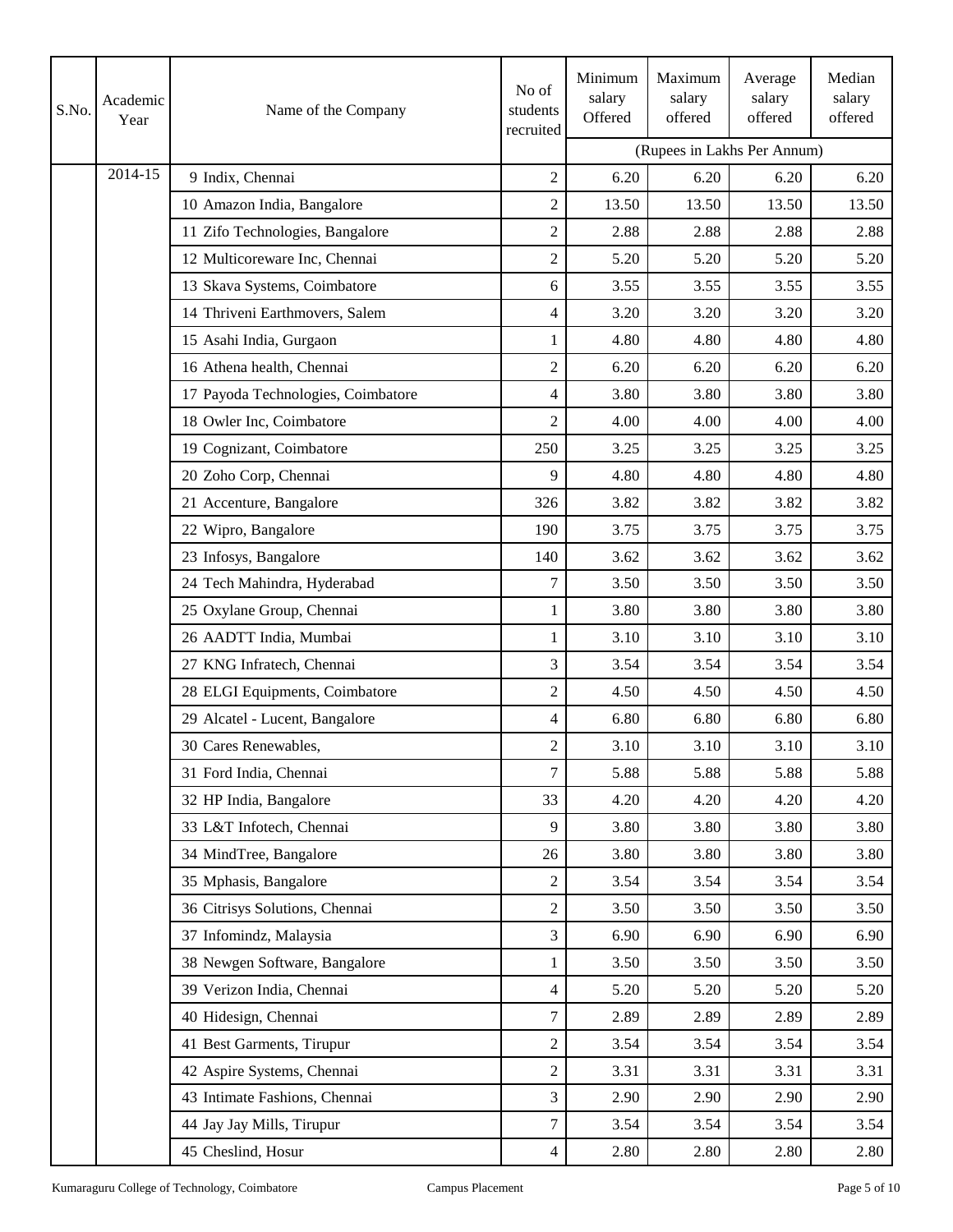| S.No. | Academic<br>Year | Name of the Company               | No of<br>students<br>recruited | Minimum<br>salary<br>Offered | Maximum<br>salary<br>offered | Average<br>salary<br>offered | Median<br>salary<br>offered |  |  |
|-------|------------------|-----------------------------------|--------------------------------|------------------------------|------------------------------|------------------------------|-----------------------------|--|--|
|       |                  |                                   |                                | (Rupees in Lakhs Per Annum)  |                              |                              |                             |  |  |
|       | 2014-15          | 46 RSJ Inspection, Bangalore      | $\overline{3}$                 | 3.20                         | 3.20                         | 3.20                         | 3.20                        |  |  |
|       |                  | 47 PEOL Technologies, Bangalore   | 1                              | 3.25                         | 3.25                         | 3.25                         | 3.25                        |  |  |
|       |                  | 48 CGVAK Software, Coimbatore     | 1                              | 3.00                         | 3.00                         | 3.00                         | 3.00                        |  |  |
|       |                  | 49 Ultramain, Coimbatore          | $\overline{2}$                 | 3.20                         | 3.20                         | 3.20                         | 3.20                        |  |  |
|       |                  | 50 Fractal Analytics, Bangalore   | 1                              | 7.50                         | 7.50                         | 7.50                         | 7.50                        |  |  |
|       |                  | 51 Nazer Tanning, Chennai         | 1                              | 2.80                         | 2.80                         | 2.80                         | 2.80                        |  |  |
|       |                  | 52 VERSE Innovation, Bangalore    | $\overline{2}$                 | 4.54                         | 4.54                         | 4.54                         | 4.54                        |  |  |
|       |                  | 53 VWR Labs, Coimbatore           | 5                              | 2.75                         | 2.75                         | 2.75                         | 2.75                        |  |  |
|       |                  | 54 Shahi Exports, Bangalore       | 1                              | 3.10                         | 3.10                         | 3.10                         | 3.10                        |  |  |
|       |                  | 55 TTK Services, Bangalore        | $6\,$                          | 5.50                         | 5.50                         | 5.50                         | 5.50                        |  |  |
|       |                  | 56 Smartex, Tirupur               | 1                              | 3.54                         | 3.54                         | 3.54                         | 3.54                        |  |  |
|       |                  | 57 SM Promoters, Coimbatore       | $\overline{2}$                 | 2.88                         | 2.88                         | 2.88                         | 2.88                        |  |  |
|       |                  | 58 Jockey India, Bangalore        | $\tau$                         | 3.50                         | 3.50                         | 3.50                         | 3.50                        |  |  |
|       |                  | 59 Fruzyme, Palladam              | 1                              | 3.54                         | 3.54                         | 3.54                         | 3.54                        |  |  |
|       |                  | 60 V-Marsh, Mumbai                | 3                              | 3.85                         | 3.85                         | 3.85                         | 3.85                        |  |  |
|       |                  | 61 Jay Kay Associates, Coimbatore | $\overline{2}$                 | 2.80                         | 2.80                         | 2.80                         | 2.80                        |  |  |
|       |                  | 62 Vastra Textiles, Tirupur       | $\overline{2}$                 | 3.54                         | 3.54                         | 3.54                         | 3.54                        |  |  |
|       |                  | 63 Isha Foundation, Coimbatore    | $\mathfrak{2}$                 | 3.54                         | 3.54                         | 3.54                         | 3.54                        |  |  |
|       |                  | 64 SCM Textiles, Avinashi         | $\overline{2}$                 | 3.54                         | 3.54                         | 3.54                         | 3.54                        |  |  |
|       |                  | 65 ITEMA, Mumbai                  | $\overline{2}$                 | 3.50                         | 3.50                         | 3.50                         | 3.50                        |  |  |
|       |                  | 66 Software AG, Bangalore         | 3                              | 4.80                         | 4.80                         | 4.80                         | 4.80                        |  |  |
|       |                  | 67 Decathlon, Coimbatore          | 3                              | 3.85                         | 3.85                         | 3.85                         | 3.85                        |  |  |
|       |                  | 68 Hinduja Technologies, Chennai  | $\overline{4}$                 | 3.88                         | 3.88                         | 3.88                         | 3.88                        |  |  |
|       |                  | 69 Sanmar Group, Chennai          | 1                              | 3.57                         | 3.57                         | 3.57                         | 3.57                        |  |  |
|       |                  | 70 Akamai, Bangalore              | 3                              | 8.70                         | 8.70                         | 8.70                         | 8.70                        |  |  |
|       |                  | 71 Hexaware Systems, Chennai      | 1                              | 3.25                         | 3.25                         | 3.25                         | 3.25                        |  |  |
|       |                  | 72 TNQ India, Chennai             | $\overline{3}$                 | 3.54                         | 3.54                         | 3.54                         | 3.54                        |  |  |
|       |                  | 73 Unimech Systems, Chennai       | 6                              | 3.54                         | 3.54                         | 3.54                         | 3.54                        |  |  |
|       |                  | 74 Vee Technologies, BGL          | 29                             | 3.54                         | 3.54                         | 3.54                         | 3.54                        |  |  |
|       |                  | 75 Thyrocare, Bangalore           | $\overline{2}$                 | 3.54                         | 3.54                         | 3.54                         | 3.54                        |  |  |
|       |                  | 76 Global Analytics, BGL          | $\overline{2}$                 | 11.00                        | 11.00                        | 11.00                        | 11.00                       |  |  |
|       |                  | 77 Gokaldas Exports, BGL          | $\overline{3}$                 | 2.80                         | 2.80                         | 2.80                         | 2.80                        |  |  |
|       |                  | 78 Torry Harris, Bangalore        | 6                              | 3.20                         | 3.20                         | 3.20                         | 3.20                        |  |  |
|       |                  | 79 LGB, Coimbatore                | 3                              | 3.25                         | 3.25                         | 3.25                         | 3.25                        |  |  |
|       |                  | 80 Senthil Constructions, CBE     | $\overline{2}$                 | 3.54                         | 3.54                         | 3.54                         | 3.54                        |  |  |
|       |                  | 81 Abirami Constructions          | 1                              | 3.54                         | 3.54                         | 3.54                         | 3.54                        |  |  |
|       |                  | 82 Coats India, Madurai           | $\overline{4}$                 | 3.54                         | 3.54                         | 3.54                         | 3.54                        |  |  |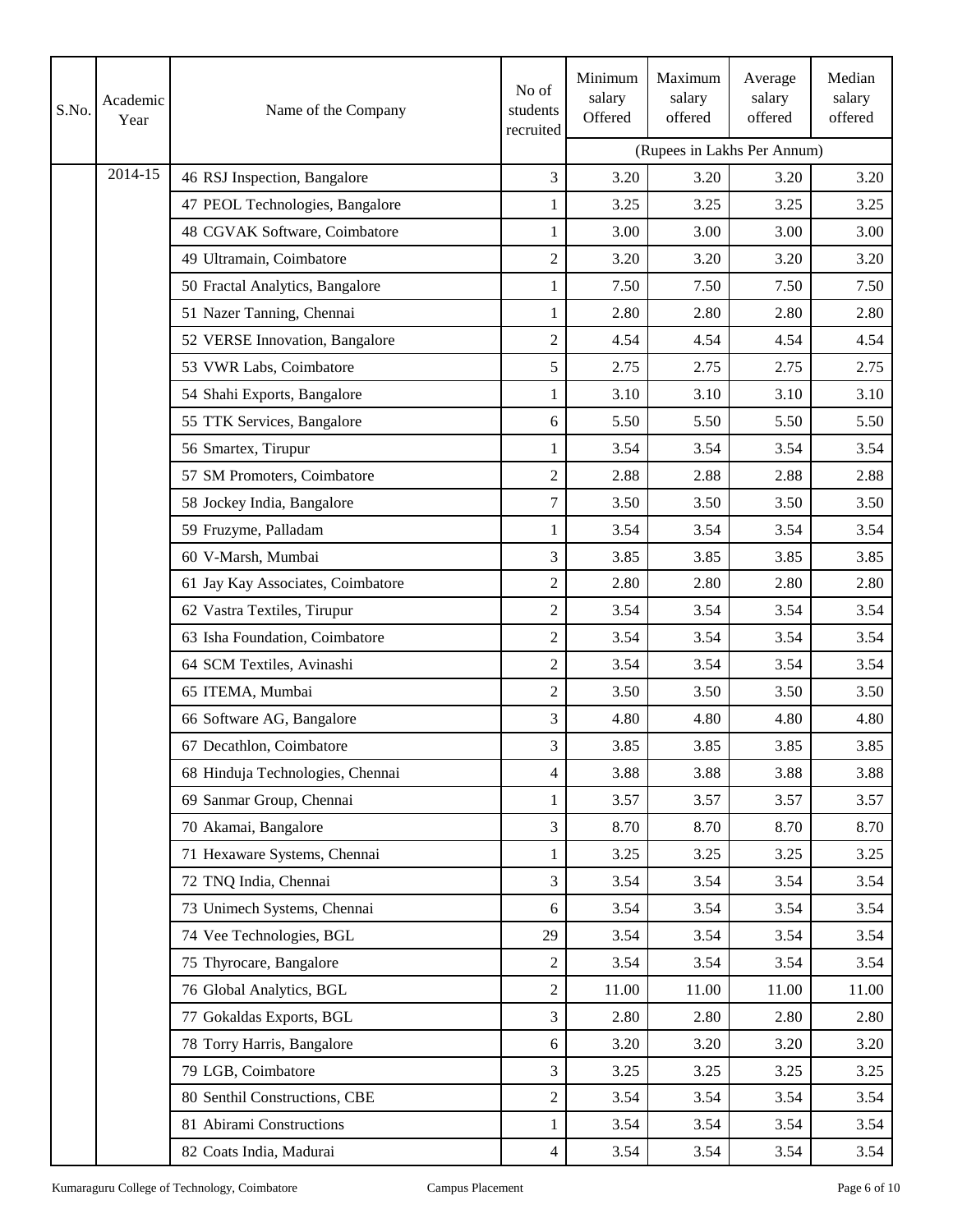| S.No. | Academic<br>Year | Name of the Company              | No of<br>students<br>recruited | Minimum<br>salary<br>Offered | Maximum<br>salary<br>offered | Average<br>salary<br>offered | Median<br>salary<br>offered |
|-------|------------------|----------------------------------|--------------------------------|------------------------------|------------------------------|------------------------------|-----------------------------|
|       |                  |                                  |                                |                              | (Rupees in Lakhs Per Annum)  |                              |                             |
|       | 2014-15          | 83 Ihita Engineering, Chennai    | $\mathbf{1}$                   | 2.60                         | 2.60                         | 2.60                         | 2.60                        |
|       |                  | 84 eLitmus, Bangalore            | 1                              | 3.10                         | 3.10                         | 3.10                         | 3.10                        |
|       |                  | 85 SAP Labs, Bangalore           | 5                              | 7.25                         | 7.25                         | 7.25                         | 7.25                        |
|       |                  | 86 ACC Cements, CBE              | 1                              | 2.78                         | 2.78                         | 2.78                         | 2.78                        |
|       |                  | 87 Loyal Textiles, Tirupur       | 1                              | 3.54                         | 3.54                         | 3.54                         | 3.54                        |
|       |                  | 88 URC Constructions, Erode      | 1                              | 3.54                         | 3.54                         | 3.54                         | 3.54                        |
|       |                  | 89 Nikita Constructions, CBE     | 1                              | 3.54                         | 3.54                         | 3.54                         | 3.54                        |
|       |                  | 90 Intertek, Bangalore           | $\overline{4}$                 | 2.60                         | 2.60                         | 2.60                         | 2.60                        |
|       |                  | 91 Delphi TVS, Chennai           | $\overline{4}$                 | 3.86                         | 3.86                         | 3.86                         | 3.86                        |
|       |                  | 92 CADES UK, Coimbatore          | 1                              | 3.21                         | 3.21                         | 3.21                         | 3.21                        |
|       |                  | 93 Vishnu Engineering, CBE       | 1                              | 3.54                         | 3.54                         | 3.54                         | 3.54                        |
|       |                  | 94 Indus Towers, Chennai         | $\overline{2}$                 | 2.75                         | 2.75                         | 2.75                         | 2.75                        |
|       |                  | 95 Control Union, Mumbai         | $\overline{4}$                 | 3.54                         | 3.54                         | 3.54                         | 3.54                        |
|       |                  | 96 Cameron India, CBE            | $\mathbf{1}$                   | 3.88                         | 3.88                         | 3.88                         | 3.88                        |
|       |                  | 97 Rufutech, Coimbatore          | 5                              | 3.25                         | 3.25                         | 3.25                         | 3.25                        |
|       |                  | 98 LMW, Coimbatore               | 3                              | 3.45                         | 3.45                         | 3.45                         | 3.45                        |
|       |                  | 99 Renault Nissan                | 3                              | 4.25                         | 4.25                         | 4.25                         | 4.25                        |
|       |                  | 100 NS Instruments, Chennai      | $\overline{4}$                 | 3.55                         | 3.55                         | 3.55                         | 3.55                        |
|       |                  | 101 Wirecard, Chennai            | 1                              | 4.25                         | 4.25                         | 4.25                         | 4.25                        |
|       |                  | 102 Classic Polo, Tirupur        | 15                             | 3.54                         | 3.54                         | 3.54                         | 3.54                        |
|       |                  | 103 Turbo Energy, Chennai        | $\mathbf{1}$                   | 3.50                         | 3.50                         | 3.50                         | 3.50                        |
|       |                  | 104 Indo-US MIM, Bangalore       | $\mathfrak{2}$                 | 3.52                         | 3.52                         | 3.52                         | 3.52                        |
|       |                  | 105 Classic Polo, Tirupur        | 18                             | 3.54                         | 3.54                         | 3.54                         | 3.54                        |
|       |                  | 106 Robert Bosch, CBE            | $\overline{2}$                 | 4.20                         | 4.20                         | 4.20                         | 4.20                        |
|       |                  | 107 MAPEL India, Chennai         | $\overline{2}$                 | 4.11                         | 4.11                         | 4.11                         | 4.11                        |
|       |                  | 108 Solution Star, Chennai       | 5                              | 3.45                         | 3.45                         | 3.45                         | 3.45                        |
|       |                  | 109 Ashok Leyland, Chennai       | $\overline{4}$                 | 6.25                         | 6.25                         | 6.25                         | 6.25                        |
| 3     | 2013-14          | 1 IBM India, Bangalore           | $\overline{2}$                 | 3.80                         | 3.80                         | 3.80                         | 3.80                        |
|       |                  | 2 Jockey, Bangalore              | $\sqrt{2}$                     | 3.54                         | 3.54                         | 3.54                         | 3.54                        |
|       |                  | 3 ELGI, Coimbatore               | $\mathbf{1}$                   | 3.25                         | 3.25                         | 3.25                         | 3.25                        |
|       |                  | 4 Oxylane, Chennai               | $\overline{3}$                 | 4.56                         | 4.56                         | 4.56                         | 4.56                        |
|       |                  | 5 Best Garments, Tirupur         | $\overline{4}$                 | 3.54                         | 3.54                         | 3.54                         | 3.54                        |
|       |                  | 6 Zoho Corp, Chennai             | $\overline{3}$                 | 6.45                         | 6.45                         | 6.45                         | 6.45                        |
|       |                  | 7 Carborundum Universal, Chennai | $\overline{2}$                 | 3.85                         | 3.85                         | 3.85                         | 3.85                        |
|       |                  | 8 Titan Industries, Bangalore    | 1                              | 4.25                         | 4.25                         | 4.25                         | 4.25                        |
|       |                  | 9 Mehala Machines                | $\overline{2}$                 | 3.54                         | 3.54                         | 3.54                         | 3.54                        |
|       |                  | 10 Soliton Tech, BGL             | $\mathbf{1}$                   | 5.25                         | 5.25                         | 5.25                         | 5.25                        |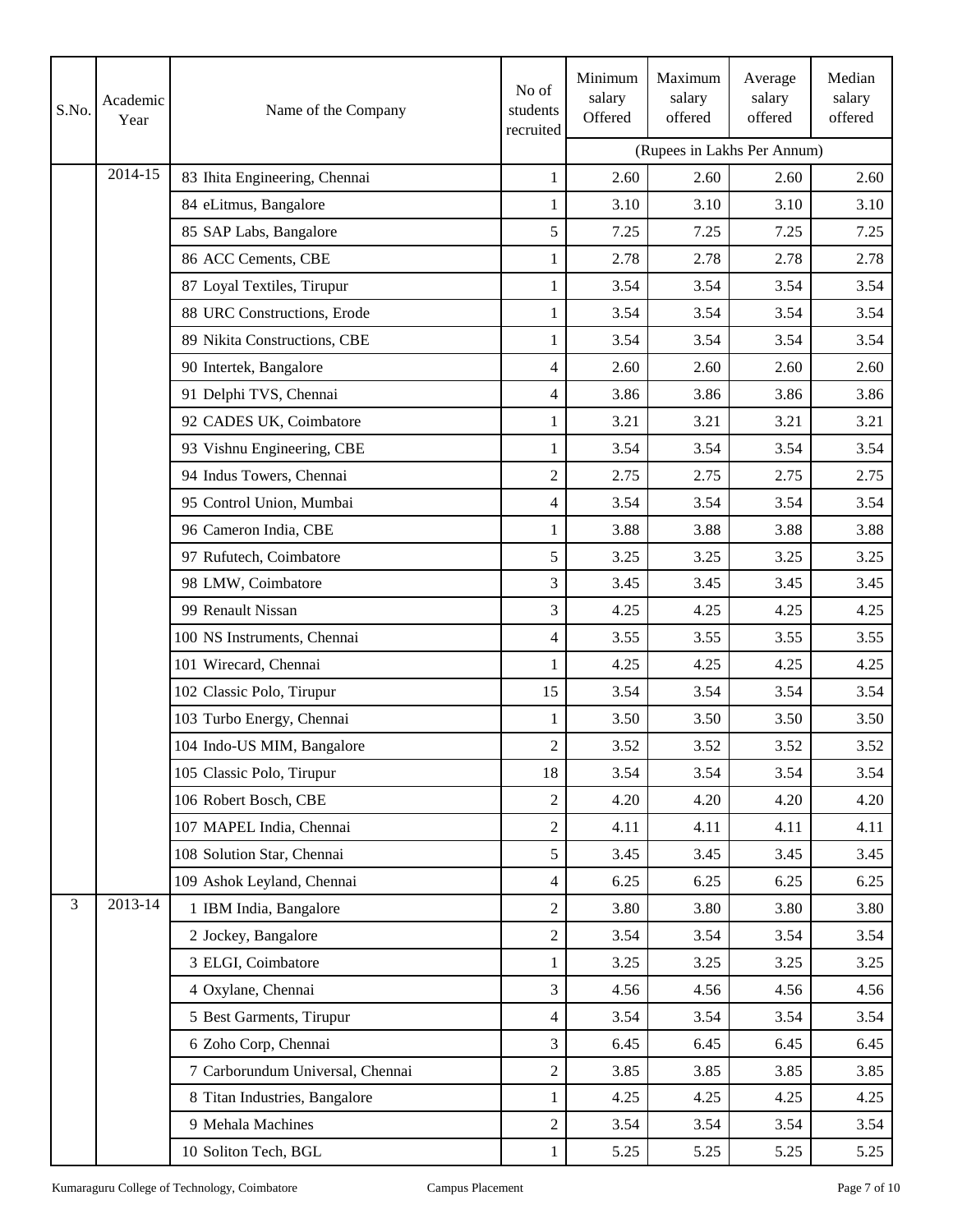| S.No. | Academic<br>Year | Name of the Company                      | No of<br>students<br>recruited | Minimum<br>salary<br>Offered | Maximum<br>salary<br>offered | Average<br>salary<br>offered | Median<br>salary<br>offered |
|-------|------------------|------------------------------------------|--------------------------------|------------------------------|------------------------------|------------------------------|-----------------------------|
|       |                  |                                          |                                |                              |                              | (Rupees in Lakhs Per Annum)  |                             |
|       | 2013-14          | 11 Trimble Tech, Chennai                 | 1                              | 5.00                         | 5.00                         | 5.00                         | 5.00                        |
|       |                  | 12 L&T Infotech, Chennai                 | 15                             | 3.75                         | 3.75                         | 3.75                         | 3.75                        |
|       |                  | 13 Sundaram Fastners, Chennai            | 1                              | 4.10                         | 4.10                         | 4.10                         | 4.10                        |
|       |                  | 14 Federal infotech, Coimbatore          | 1                              | 3.54                         | 3.54                         | 3.54                         | 3.54                        |
|       |                  | 15 Dystar, Mumbai                        | $\overline{2}$                 | 2.75                         | 2.75                         | 2.75                         | 2.75                        |
|       |                  | 16 Chalk Studio, Bangalore               | $\overline{2}$                 | 4.10                         | 4.10                         | 4.10                         | 4.10                        |
|       |                  | 17 HP India, Bangalore                   | 1                              | 3.82                         | 3.82                         | 3.82                         | 3.82                        |
|       |                  | 18 Key Difference Media, Chennai         | $\overline{4}$                 | 3.54                         | 3.54                         | 3.54                         | 3.54                        |
|       |                  | 19 Citrisys Solutions, Chennai           | 1                              | 3.50                         | 3.50                         | 3.50                         | 3.50                        |
|       |                  | 20 Flutura Solutions, Bangalore          | 3                              | 3.80                         | 3.80                         | 3.80                         | 3.80                        |
|       |                  | 21 Infomindz RnD, Malaysia               | 3                              | 12.00                        | 12.00                        | 12.00                        | 12.00                       |
|       |                  | 22 Mu-sigma, Bangalore                   | 9                              | 8.00                         | 8.00                         | 8.00                         | 8.00                        |
|       |                  | 23 KG Denim                              | $\mathfrak{2}$                 | 3.54                         | 3.54                         | 3.54                         | 3.54                        |
|       |                  | 24 IVTL Infoview, Chennai                | 10                             | 3.20                         | 3.20                         | 3.20                         | 3.20                        |
|       |                  | 25 SunTec Business Solutions, Trivandrum | 1                              | 3.30                         | 3.30                         | 3.30                         | 3.30                        |
|       |                  | 26 Fruzyme, Palladam                     | 3                              | 3.54                         | 3.54                         | 3.54                         | 3.54                        |
|       |                  | 27 KOMPSOS Media, Tirunelveli            | 8                              | 3.54                         | 3.54                         | 3.54                         | 3.54                        |
|       |                  | 28 Larsen & Toubro Engg, Coimbatore      | $\overline{3}$                 | 3.54                         | 3.54                         | 3.54                         | 3.54                        |
|       |                  | 29 Samsung R&D, Bangalore                |                                | 7.84                         | 7.84                         | 7.84                         | 7.84                        |
|       |                  | 30 Citrisys Solutions, Chennai           | $\overline{2}$                 | 3.02                         | 3.02                         | 3.02                         | 3.02                        |
|       |                  | 31 Commvault, Hyderabad                  | 1                              | 8.40                         | 8.40                         | 8.40                         | 8.40                        |
|       |                  | 32 Newgen, Chennai                       | 6                              | 3.88                         | 3.88                         | 3.88                         | 3.88                        |
|       |                  | 33 Decathlon, Chennai                    | $\mathfrak{2}$                 | 3.80                         | 3.80                         | 3.80                         | 3.80                        |
|       |                  | 34 Circor International, Coimbatore      | 3                              | 3.80                         | 3.80                         | 3.80                         | 3.80                        |
|       |                  | 35 JP Research India, Coimbatore         | $\overline{2}$                 | 3.20                         | 3.20                         | 3.20                         | 3.20                        |
|       |                  | 36 KG Denim, Coimbatore                  | 4                              | 3.54                         | 3.54                         | 3.54                         | 3.54                        |
|       |                  | 37 TATA Digital Health, Bangalore        | 1                              | 8.20                         | 8.20                         | 8.20                         | 8.20                        |
|       |                  | 38 Must Garments, Bangalore              | $\overline{4}$                 | 5.90                         | 5.90                         | 5.90                         | 5.90                        |
|       |                  | 39 NS Instruments, Chennai               | $\overline{3}$                 | 3.88                         | 3.88                         | 3.88                         | 3.88                        |
|       |                  | 40 Intimate Fashions, Chennai            | 1                              | 3.54                         | 3.54                         | 3.54                         | 3.54                        |
|       |                  | 41 Software AG, Bangalore                | ÷,                             | 4.80                         | 4.80                         | 4.80                         | 4.80                        |
|       |                  | 42 Samraj Constructions                  | 1                              | 3.20                         | 3.20                         | 3.20                         | 3.20                        |
|       |                  | 43 Proscape LLC, Dubai                   | 5                              | 7.20                         | 7.20                         | 7.20                         | 7.20                        |
|       |                  | 44 Carona Apparaels,                     | 3                              | 3.57                         | 3.57                         | 3.57                         | 3.57                        |
|       |                  | 45 Powerup Cloud, coimbatore             | $\mathbf{2}$                   | 3.60                         | 3.60                         | 3.60                         | 3.60                        |
|       |                  | 46 Cognizant, Coimbatore                 | 199                            | 3.25                         | 3.25                         | 3.25                         | 3.25                        |
|       |                  | 47 Robert Bosch, Bangalore               | 66                             | 3.85                         | 3.85                         | 3.85                         | 3.85                        |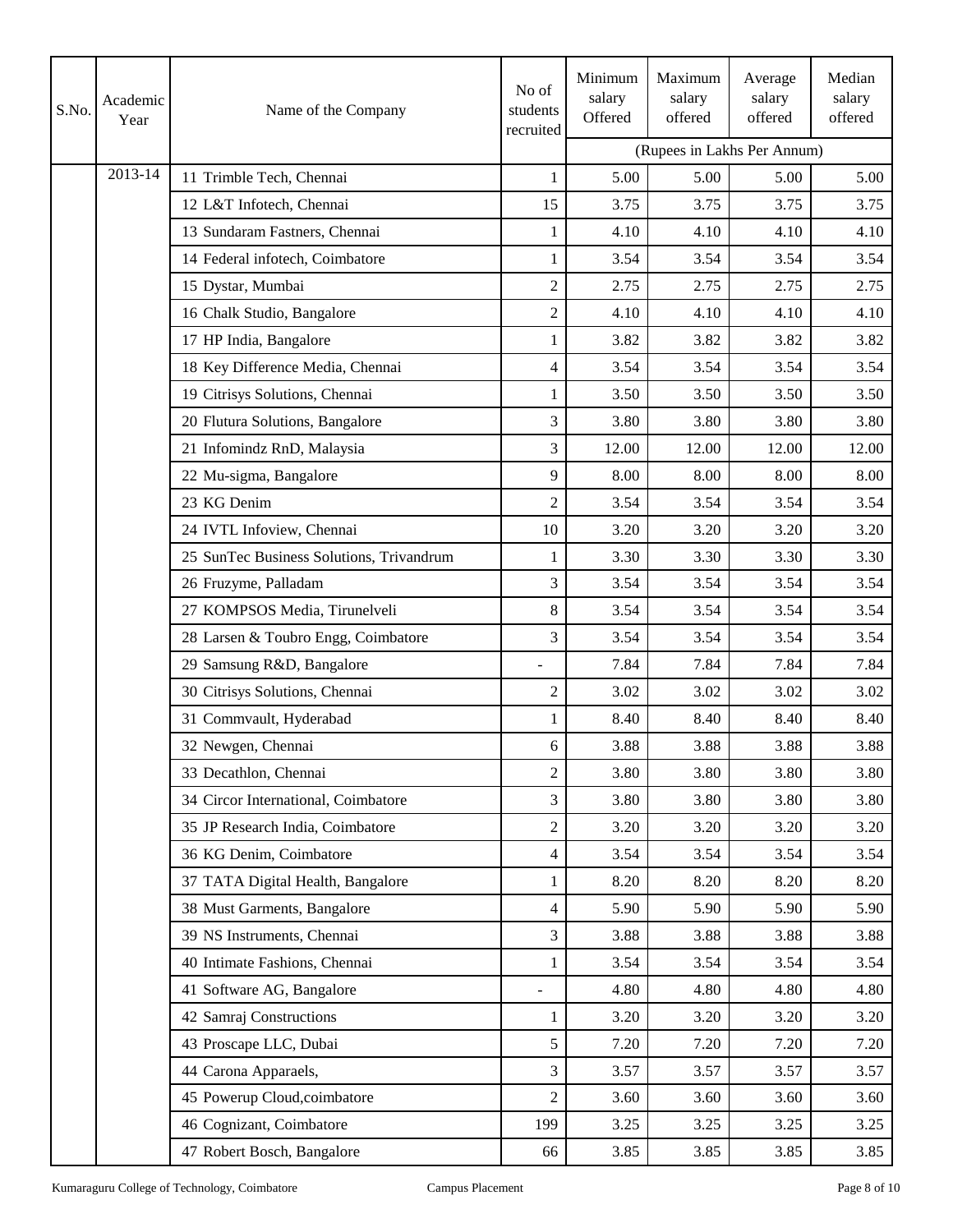| S.No. | Academic<br>Year | Name of the Company                     | No of<br>students<br>recruited | Minimum<br>salary<br>Offered | Maximum<br>salary<br>offered | Average<br>salary<br>offered | Median<br>salary<br>offered |  |  |
|-------|------------------|-----------------------------------------|--------------------------------|------------------------------|------------------------------|------------------------------|-----------------------------|--|--|
|       |                  |                                         |                                | (Rupees in Lakhs Per Annum)  |                              |                              |                             |  |  |
|       | 2013-14          | 48 SAP India, Bangalore                 | 1                              | 7.00                         | 7.00                         | 7.00                         | 7.00                        |  |  |
|       |                  | 49 Coats India, Tirupur                 | 17                             | 3.57                         | 3.57                         | 3.57                         | 3.57                        |  |  |
|       |                  | 50 The Elitists, Chennai                | $\mathfrak{2}$                 | 4.70                         | 4.70                         | 4.70                         | 4.70                        |  |  |
|       |                  | 51 CADD Technologies, CBE               | $\overline{2}$                 | 3.57                         | 3.57                         | 3.57                         | 3.57                        |  |  |
|       |                  | 52 Greeno, Chennai                      | $\overline{4}$                 | 3.25                         | 3.25                         | 3.25                         | 3.25                        |  |  |
|       |                  | 53 Advanced Clothing, Coimbatore        | 7                              | 3.57                         | 3.57                         | 3.57                         | 3.57                        |  |  |
|       |                  | 54 Jay Jay Mills, Avinashi              | 6                              | 3.57                         | 3.57                         | 3.57                         | 3.57                        |  |  |
|       |                  | 55 Visual BI Solutions, CHN             | $\tau$                         | 3.25                         | 3.25                         | 3.25                         | 3.25                        |  |  |
|       |                  | 56 Vembu Technologies, Chennai          | 1                              | 4.20                         | 4.20                         | 4.20                         | 4.20                        |  |  |
|       |                  | 57 e-Con Systems, Chennai               | 5                              | 3.40                         | 3.40                         | 3.40                         | 3.40                        |  |  |
|       |                  | 58 Global Edge Software, Chennai        | 1                              | 3.02                         | 3.02                         | 3.02                         | 3.02                        |  |  |
|       |                  | 59 Gokaldas Exports, BGL                | $\overline{4}$                 | 3.57                         | 3.57                         | 3.57                         | 3.57                        |  |  |
|       |                  | 60 Wipro, Bangalore                     | 116                            | 3.20                         | 3.20                         | 3.20                         | 3.20                        |  |  |
|       |                  | 61 Kaspon Tech works Pvt. Ltd., chennai | ÷,                             | 3.57                         | 3.57                         | 3.57                         | 3.57                        |  |  |
|       |                  | 62 Mark Acquistics, coimbatore          | L.                             | 3.57                         | 3.57                         | 3.57                         | 3.57                        |  |  |
|       |                  | 63 Veryx Technologies, Chennai          | 1                              | 4.25                         | 4.25                         | 4.25                         | 4.25                        |  |  |
|       |                  | 64 Coats India, Madurai                 | $\mathfrak{2}$                 | 2.80                         | 2.80                         | 2.80                         | 2.80                        |  |  |
|       |                  | 65 Skava Systems, CBE                   | $\overline{2}$                 | 3.50                         | 3.50                         | 3.50                         | 3.50                        |  |  |
|       |                  | 66 Accenture India, BGL                 | 107                            | 3.80                         | 3.80                         | 3.80                         | 3.80                        |  |  |
|       |                  | 67 Athena Technologies, Chennai         | $\overline{2}$                 | 3.20                         | 3.20                         | 3.20                         | 3.20                        |  |  |
|       |                  | 68 Multicoreware, Chennai               | $\overline{4}$                 | 3.60                         | 3.60                         | 3.60                         | 3.60                        |  |  |
|       |                  | 69 Asahi Glass, Gurgaon                 |                                | 3.80                         | 3.80                         | 3.80                         | 3.80                        |  |  |
|       |                  | 70 Infosys, Bangalore                   | 123                            | 3.54                         | 3.54                         | 3.54                         | 3.54                        |  |  |
|       |                  | 71 Zifo Technologies, Chennai           | 1                              | 3.00                         | 3.00                         | 3.00                         | 3.00                        |  |  |
|       |                  | 72 Seshayee Paper Boards (SPB), Erode   | $\overline{2}$                 | 3.20                         | 3.20                         | 3.20                         | 3.20                        |  |  |
|       |                  | 73 Marico India, Chennai                | 1                              | 3.55                         | 3.55                         | 3.55                         | 3.55                        |  |  |
|       |                  | 74 Saipem India, Chennai                | $\overline{2}$                 | 3.71                         | 3.71                         | 3.71                         | 3.71                        |  |  |
|       |                  | 75 CGVAK, Coimbatore                    | 5                              | 2.80                         | 2.80                         | 2.80                         | 2.80                        |  |  |
|       |                  | 76 Aspire Systems, Chennai              | $\mathfrak{Z}$                 | 3.25                         | 3.25                         | 3.25                         | 3.25                        |  |  |
|       |                  | 77 Pricol, Coimbatore                   | $\overline{2}$                 | 3.80                         | 3.80                         | 3.80                         | 3.80                        |  |  |
|       |                  | 78 VWR International, CBE               | 6                              | 3.20                         | 3.20                         | 3.20                         | 3.20                        |  |  |
|       |                  | 79 Muratec Machinery, Coimbatore        | $\overline{a}$                 | 3.20                         | 3.20                         | 3.20                         | 3.20                        |  |  |
|       |                  | 80 CEBACA, Coimbatore                   | 5                              | 3.57                         | 3.57                         | 3.57                         | 3.57                        |  |  |
|       |                  | 81 Cameron India, Coimbatore            | $\overline{2}$                 | 3.50                         | 3.50                         | 3.50                         | 3.50                        |  |  |
|       |                  | 82 Odessa Technologies                  | $\overline{2}$                 | 3.88                         | 3.88                         | 3.88                         | 3.88                        |  |  |
|       |                  | 83 Covidian, Hyderabad                  | 1                              | 3.12                         | 3.12                         | 3.12                         | 3.12                        |  |  |
|       |                  | 84 RSJ Inspection, Gurgaon              | $\sqrt{2}$                     | 3.57                         | 3.57                         | 3.57                         | 3.57                        |  |  |